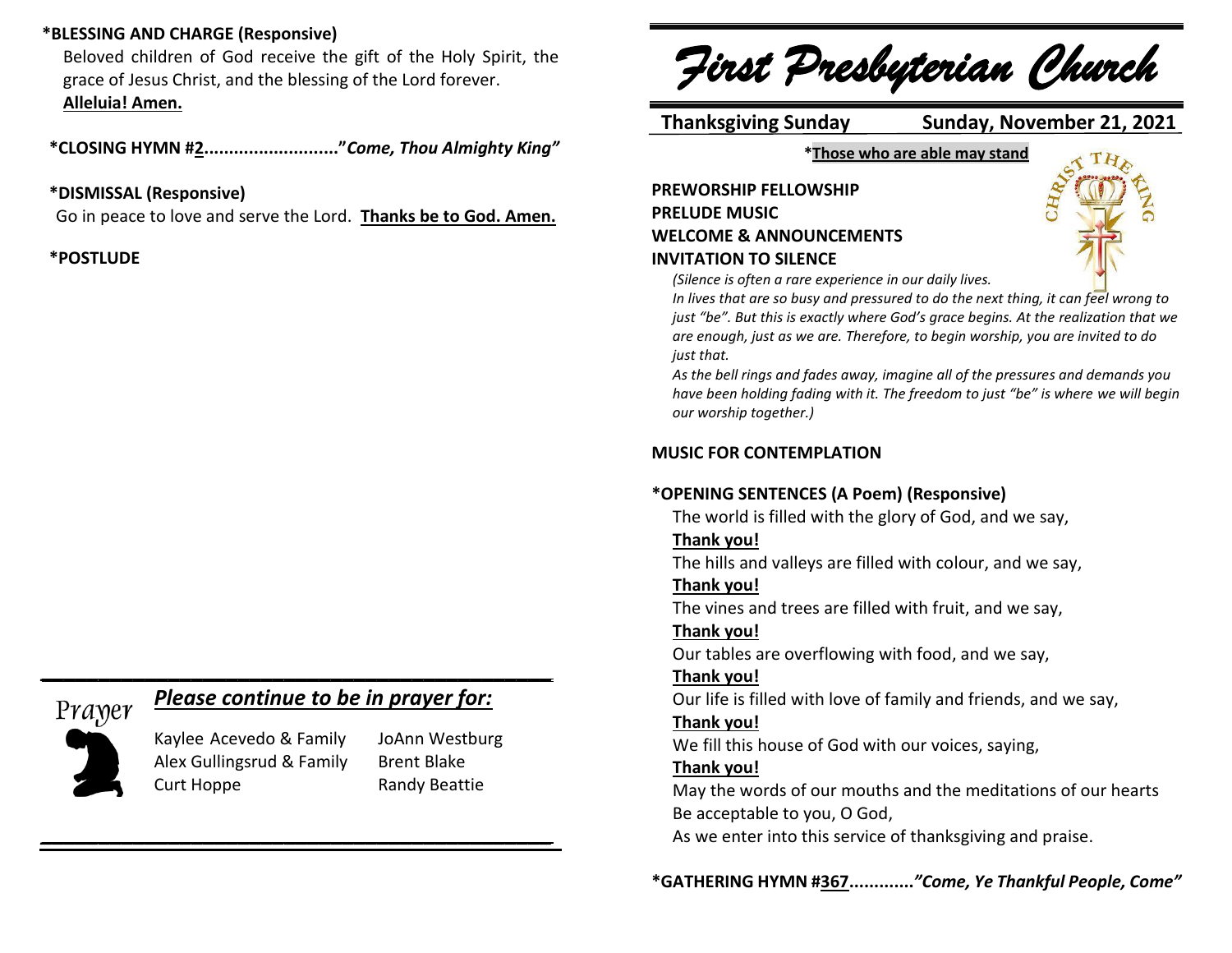#### **KYRIE**

*(Please join us in the "Kyrie", an ancient song that mirrors the words people used to cry out to Jesus for healing in the scriptures. In Greek they mean, "Lord, have mercy". The church has sung these words for thousands of years as prayer and to prepare our hearts for confession.)*

*Kyrie Eleison (Lord have mercy) Kyrie Eleison Christe Eleison (Christ have mercy) Christe Eleison Kyrie Eleison (Lord have mercy) Kyrie Eleison*

## **CONFESSION OF NEED (Responsive) Gracious Creator, We confess that it is hard to be grateful.**

Even for us, who have more stuff, more comfort, more options, more privilege, more health, more entertainment, more blessings of every kind compared to our ancestors and the vast majority of those who share the earth with us now.

## **Without thinking, we sacrifice our joy at the alter of "more", then are confused when we are left with nothing but heavy entitlements.**

You call us to use Your gifts to live in caring community, But too often we place our wants and needs first, With those of others a distant second.

## **You call us to share Your gifts with the world around us, But we are convinced there will not be enough, And our sharing slows to a trickle that costs us nothing.**

### God of Gifts, we confess

**We need you to free us from these habits long held and norms long trusted. Forgive us and lead us back to the path of Christ and his wisdom.**

### **KYRIE**

*Kyrie Eleison (Lord have mercy) Kyrie Eleison Christe Eleison (Christ have mercy) Christe Eleison Kyrie Eleison (Lord have mercy) Kyrie Eleison*

| Kyrie Eleison   |
|-----------------|
| Christe Eleison |
| Kyrie Eleison   |

### **SILENCE FOR CONFESSION AND RESTING IN GOD'S GRACE**

## **DECLARATION OF GRACE (Responsive)**

God is a gracious giver.

God is generous in forgiveness.

God calls us to new patterns and new life.

We are Children of God and no power can separate us from that love! **Thanks be to God! Amen!**

**\*RESPONSE HYMN #654** *....................."In the Lord I'll Be Ever Thankful"*

### **\*SHARING THE PEACE OF CHRIST**

The Peace of Christ be with you! **And Also, with you!** Let us share a sign of God's peace with one another.



## **PRAYER FOR ILLUMINATION (Unison)**

**Holy Spirit, help us hear your voice beyond our inability to hear and understand your word beyond any speaker's ability to explain. Through your word, speak to our hearts even if our heads are not ready to listen. Amen.**

### **SCRIPTURE**

- **FIRST READING .................................................. Joel 2:21-27 (pg 944)**
- **SECOND READING.........................................1 Timothy 2:1-7 (pg 224)** *Leader: The Word of the Lord.* **People: Thanks be to God!**
- **GOSPEL READING...........................................Matthew 6:25-33 (pg 6)** *Leader: The Word of the Lord.* **People: Praise to You, O Christ**

**SERMON** *Rev. Greg Isaacson*

## **SILENCE FOR REFLECTION**

**\*HYMN OF THE DAY #267 ....................***"Come, Christians, Join to Sing"*

### **PRAYERS OF THE PEOPLE**

Lord in your Mercy. **Hear our Prayer.**

**THE LORD'S PRAYER (forgive us our "sins")**